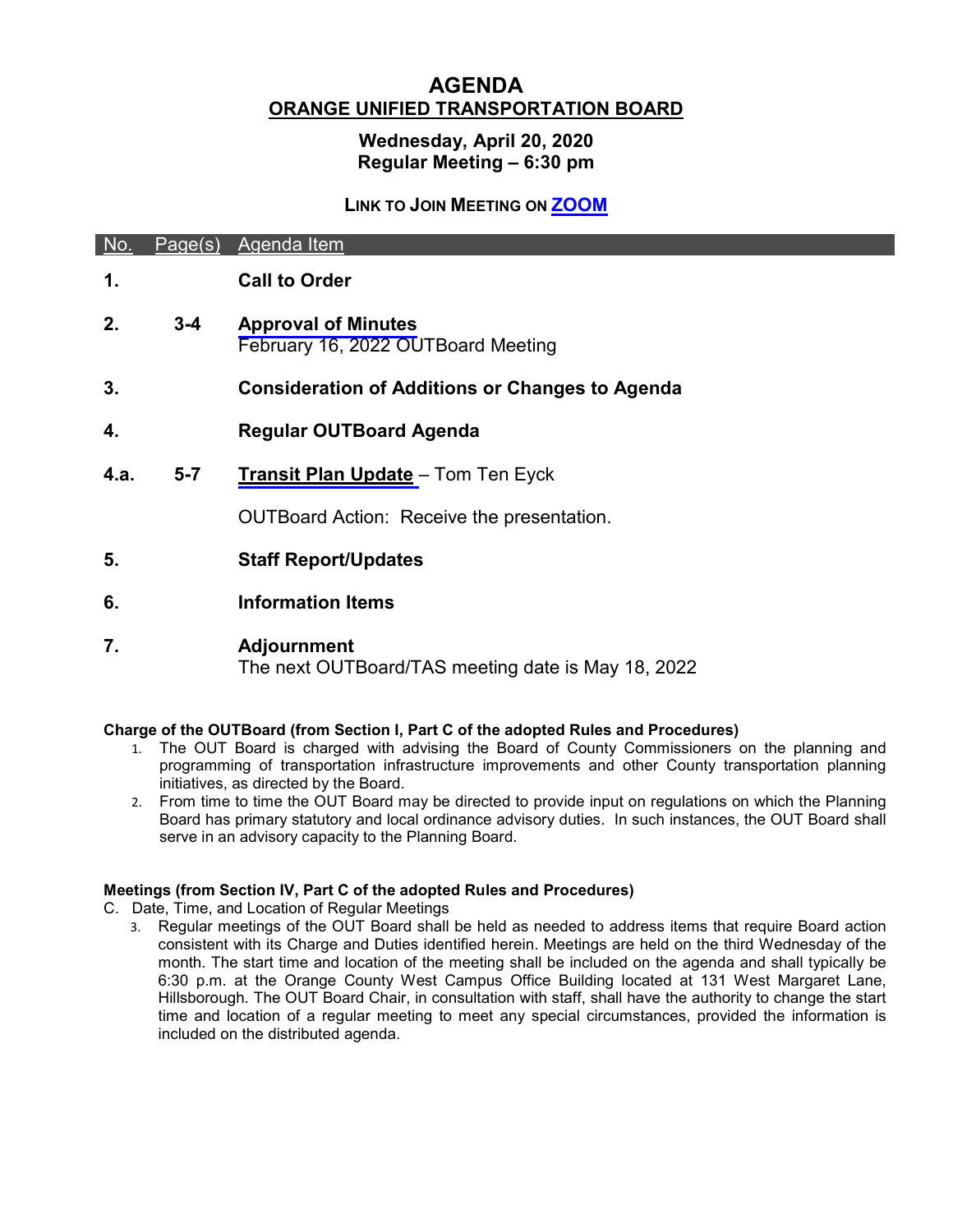# **Public Comments / Participation Instructions**

There are two methods for public comment:

- Written submittals by email or drop-off
- Speaking during the virtual meeting

### **Written Public Comments**

Members of the public are encouraged to provide written public comments by emailing comments to tteneyck@ora[ngecountync.gov](mailto:tteneyck@orangecountync.gov) no later than 3:00 p.m. on the afternoon of the meeting. Please include in the Subject line of the email the title of the agenda item your comment.

Written comments can also be dropped off at the Planning Department's offices at 131 W. Margaret Lane, 2<sup>nd</sup> floor, Hillsborough, NC during normal business hours (8:00 a.m. to 5:00 p.m. Monday through Friday). Please leave your comments in the drop-off box near the front counter. Written comments will be scanned emailed to the OUTBoard members and staff.

#### **Verbal Public Comments**

Members of the public must contact Planning Department staff via email at tlove@orangecountync.gov no later than 3:00 p.m. on the afternoon of the meeting and indicate they wish to speak during the meeting.

When submitting the request to speak, please include the following:

- [The date of the meeting](mailto:tlove@orangecountync.gov)
- The title of the agenda item you wish to speak on
- Your name, address, email and phone number
	- $\circ$  The phone number must be the number you will call in from if participating by phone

During the meeting, speakers will be called upon in the order in which requests to speak were received. Each speaker may speak once per agenda item and has 3 minutes to address the board. Ceding time to another speaker is not permitted.

Written comments continue to be encouraged and can be sent to tteneyck@orangecountync.gov

#### **Zoom Meeting Link**

Both members of the public who wish to **speak at the meeting** and those who wish to **only view** the may [use the link provided below.](mailto:tteneyck@orangecountync.gov)

https://orangecountync.zoom.us/j/89674613390?pwd=WlhaaXdZK0YzTVBONFQ1R25GZXhBQT09

Meeting ID: 896 7461 3390 Passcode: 808283

Dial by your location

 [+1 312 626 6799 US \(Chicago\)](https://orangecountync.zoom.us/j/89674613390?pwd=WlhaaXdZK0YzTVBONFQ1R25GZXhBQT09)  [+1 64](https://orangecountync.zoom.us/j/89674613390?pwd=WlhaaXdZK0YzTVBONFQ1R25GZXhBQT09)6 876 9923 US (New York) +1 301 715 8592 US (Washington DC) +1 408 638 0968 US (San Jose) +1 669 900 6833 US (San Jose) +1 253 215 8782 US (Tacoma) +1 346 248 7799 US (Houston)

If you do not have internet access, you may participate in the meeting via phone. Please call (919) 245- 2575 during regular business hours to receive information on the number to call-in to, the meeting ID, and a password.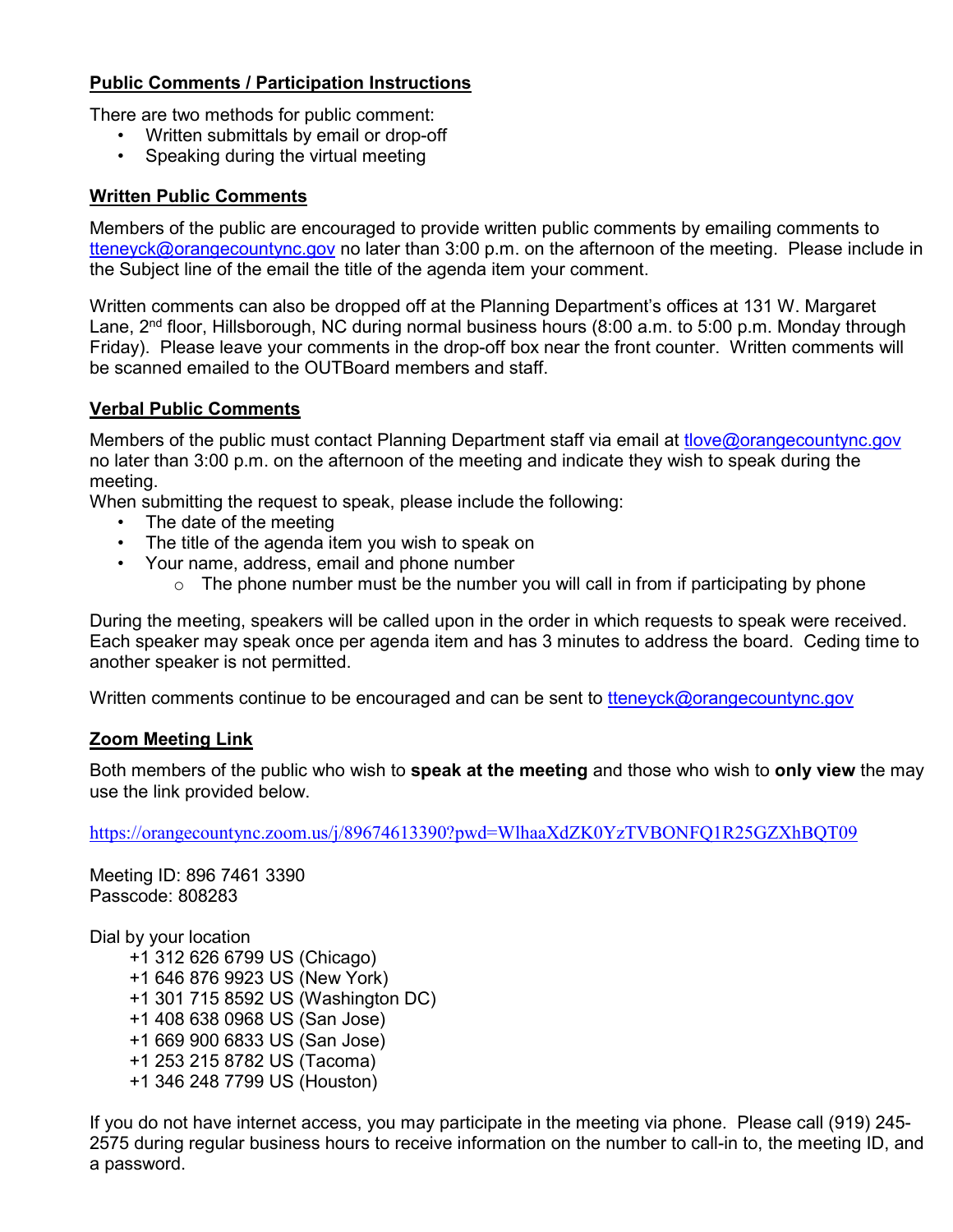<span id="page-2-0"></span>

| $\overline{c}$    |                                                                                                                                                                                                                                                                                                                                                                    | <b>MINUTES</b><br><b>ORANGE COUNTY OUTBOARD</b>                                                                                                           |  |  |
|-------------------|--------------------------------------------------------------------------------------------------------------------------------------------------------------------------------------------------------------------------------------------------------------------------------------------------------------------------------------------------------------------|-----------------------------------------------------------------------------------------------------------------------------------------------------------|--|--|
| 3                 | <b>FEBRUARY 16, 2022</b>                                                                                                                                                                                                                                                                                                                                           |                                                                                                                                                           |  |  |
| $\overline{4}$    |                                                                                                                                                                                                                                                                                                                                                                    | <b>REGULAR MEETING</b>                                                                                                                                    |  |  |
| $\mathfrak s$     | (Due to current public health concerns, this meeting was held virtually.                                                                                                                                                                                                                                                                                           |                                                                                                                                                           |  |  |
| $\frac{6}{7}$     | Members of the OUTBoard, staff and public participated remotely)                                                                                                                                                                                                                                                                                                   |                                                                                                                                                           |  |  |
| $\, 8$<br>9<br>10 | MEMBERS PRESENT: : Eric Broo (Chair), At-Large Representative; Amy Cole (Vice-Chair), At-Large Representative; David<br>Laudicina, Cheeks Township Representative; Randy Marshall, Bingham Township Representative; Tony Blake, At-Large<br>Representative; Jamie Crandell, Eno Township Representative; Joshua Mayo, At-Large Representative; Michael Hughes, At- |                                                                                                                                                           |  |  |
| 11<br>12          | Large Representative; Todd Jones, At-Large Representative;                                                                                                                                                                                                                                                                                                         |                                                                                                                                                           |  |  |
| 13<br>14<br>15    | Schonberg, Chapel Hill Township Representative;                                                                                                                                                                                                                                                                                                                    | MEMBERS ABSENT: Tom Gray, Hillsborough Township Representative; Heather McAndrew, At-Large Representative; Roy                                            |  |  |
| 16<br>17<br>18    | STAFF PRESENT: Nish Trivedi, Transportation Planner; Tom Ten Eyck, Transportation/Land Use Planner; Tina Love,<br><b>Administrative Support</b>                                                                                                                                                                                                                    |                                                                                                                                                           |  |  |
| 19<br>20          |                                                                                                                                                                                                                                                                                                                                                                    | <b>OTHERS PRESENT: Matt Day, Triangle J Council of Governments (TJCOG)</b>                                                                                |  |  |
| 21<br>22<br>23    | <b>AGENDA ITEM 1:</b>                                                                                                                                                                                                                                                                                                                                              | <b>CALL TO ORDER AND DETERMINATION OF QUORUM</b><br>Erik Broo called the meeting to order and quorum was established                                      |  |  |
| 24                | <b>AGENDA ITEM 2:</b>                                                                                                                                                                                                                                                                                                                                              | <b>APPROVAL OF MINUTES</b>                                                                                                                                |  |  |
| 25<br>26          |                                                                                                                                                                                                                                                                                                                                                                    | MOTION by Tony Blake to approve the November 17, 2021 OUTBoard Minutes. Seconded by Michael Hughes.                                                       |  |  |
| 27                | Randy Marshall:                                                                                                                                                                                                                                                                                                                                                    | Yes                                                                                                                                                       |  |  |
| 28                | Amy Cole:                                                                                                                                                                                                                                                                                                                                                          | Yes                                                                                                                                                       |  |  |
| 29                | Dave Laudicina                                                                                                                                                                                                                                                                                                                                                     | Yes                                                                                                                                                       |  |  |
| 30                | Joshua Mayo:                                                                                                                                                                                                                                                                                                                                                       | Yes                                                                                                                                                       |  |  |
| 31                | Todd Jones                                                                                                                                                                                                                                                                                                                                                         | Yes                                                                                                                                                       |  |  |
| 32                | Tony Blake                                                                                                                                                                                                                                                                                                                                                         | Yes                                                                                                                                                       |  |  |
| 33                | Jamie Crandell:                                                                                                                                                                                                                                                                                                                                                    | Yes                                                                                                                                                       |  |  |
| 34                | Michael Hughes                                                                                                                                                                                                                                                                                                                                                     | Yes                                                                                                                                                       |  |  |
| 35                | Erik Broo:                                                                                                                                                                                                                                                                                                                                                         | Yes                                                                                                                                                       |  |  |
| 36<br>37          | <b>VOTE: UNANIMOUS</b>                                                                                                                                                                                                                                                                                                                                             |                                                                                                                                                           |  |  |
| 38<br>39          | <b>AGENDA ITEM 3:</b>                                                                                                                                                                                                                                                                                                                                              | <b>ELECTION OF CHAIR AND VICE-CHAIR</b>                                                                                                                   |  |  |
| 40<br>41<br>42    | Vice-Chair.                                                                                                                                                                                                                                                                                                                                                        | Randy Marshall nominated Erik Broo to continue as OUTBoard Chair and Michael Hughes volunteered to serve as OUTBoard                                      |  |  |
| 43<br>44          |                                                                                                                                                                                                                                                                                                                                                                    | MOTION by Randy Marshall for Erik Broo to be elected Chair. Seconded by Todd Jones<br>MOTION by Michael Hughes to be elected Chair. Seconded by Erik Broo |  |  |
| 45                |                                                                                                                                                                                                                                                                                                                                                                    |                                                                                                                                                           |  |  |
| 46                | Erik Broo:                                                                                                                                                                                                                                                                                                                                                         | Michael Hughes                                                                                                                                            |  |  |
| 47                | Amy Cole:                                                                                                                                                                                                                                                                                                                                                          | Erik Broo                                                                                                                                                 |  |  |
| 48                | Randy Marshall                                                                                                                                                                                                                                                                                                                                                     | Erik Broo                                                                                                                                                 |  |  |
| 49                | Dave Laudicina:                                                                                                                                                                                                                                                                                                                                                    | Michael Hughes                                                                                                                                            |  |  |
| 50                | Tony Blake:                                                                                                                                                                                                                                                                                                                                                        | Michael Hughes                                                                                                                                            |  |  |
| 51                | Joshua Mayo:                                                                                                                                                                                                                                                                                                                                                       | Erik Broo                                                                                                                                                 |  |  |
| 52                | Todd Jones:                                                                                                                                                                                                                                                                                                                                                        | Erik Broo                                                                                                                                                 |  |  |
| 53                | Jamie Crandell:                                                                                                                                                                                                                                                                                                                                                    | Erik Broo                                                                                                                                                 |  |  |
| 54                | Michael Hughes                                                                                                                                                                                                                                                                                                                                                     | Erik Broo                                                                                                                                                 |  |  |
| 55                | <b>VOTE: ERIK BROO CHAIR (6-3)</b>                                                                                                                                                                                                                                                                                                                                 |                                                                                                                                                           |  |  |
|                   |                                                                                                                                                                                                                                                                                                                                                                    |                                                                                                                                                           |  |  |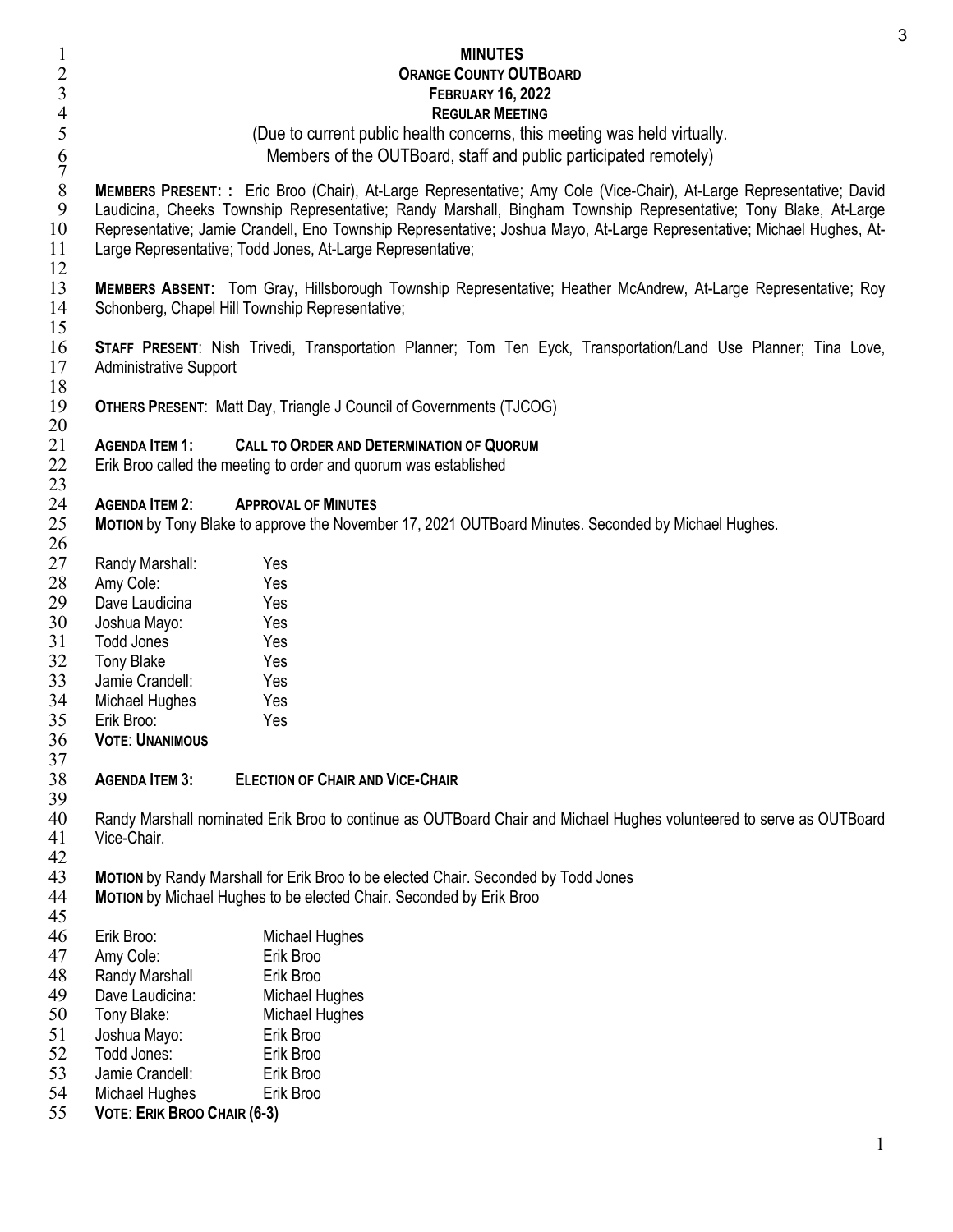56<br>57 **MOTION** by Amy Cole to nominate Michael Hughes for Vice-Chair. 58<br>59 There were no other nominations and the OUTBoard decided by consensus that Michael Hughes would be the Vice-Chair. 60 61 **AGENDA ITEM 4: CONSIDERATION OF ADDITIONS TO AGENDA** 62 63 **AGENDA ITEM 5: REGULAR OUTBOARD AGENDA**  $63$ <br> $64$ <br> $65$ 65 **AGENDA ITEM 6: STAFF REPORTS/UPDATES**  66 **AGENDA ITEM 6A: DURHAM-CHAPEL HILL- CARRBORO (DCHD) 2050 METROPOLITAN PLANNING ORGANIZATION (MPO)** 67 **TRANSPORTATION PLAN AND AIR QUALITY CONFORMITY DETERMINATION REPORT (NISH TRIVEDI)**  68 *Nish Trivedi provided a PowerPoint Presentation on the DCHC MPO 2050 Transportation Plan and Air Quality Conformity*  69 *Determination Report.* 70 Dave Laudicina discussed the BRTs and funding. He referred to residents voting on 2 sales tax and the most was to go to the  $72$  light rail plan and doesn't understand why another  $\frac{1}{2}$  cent sales tax is need to fund these projects if the BRTs can be submitted  $73$  as Small Start Programs and get 67% of their budget and thinks there should 73 as Small Start Programs and get 67% of their budget and thinks there should be plenty of money to cover Orange County's share. 75 76 Tony Blake questioned how much money is going to GoTriangle every year and how much of that money is actually being spent<br>77 back in Orange County. He doesn't think that Orange County is getting their money's worth from back in Orange County. He doesn't think that Orange County is getting their money's worth from the 1/2 cent sales tax. 78 79 *Nish Trivedi gave additional information and asked the members to put their comment in writing and email them to him.*   $\begin{array}{c} 80 \\ 81 \end{array}$ Joshua Mayo shared a link with the members: 82 [HTTPS://GOTRIANGLE.ORG/SITES/DEFAULT/FILES/2021\\_ORANGE\\_COUNTY\\_PROGRESS\\_REPORT.PDF](https://gotriangle.org/sites/default/files/2021_orange_county_progress_report.pdf) 83<br>84 84 Tina Love shared a link with members:<br>85 HTTPS://OCTRANSIT2020.COM/ASK-A-QUE 85 [HTTPS://OCTRANSIT2020.COM/ASK-A-QUESTION/](https://octransit2020.com/ask-a-question/) 86 87 Erik Broo asked the members voicing concerns to send him and email with their concerns, questions and suggestions and he 88 will put together an email to the BOCC. 89<br>90 90 **AGENDA ITEM 6B: BURLINGTON-GRAHAM METROPOLITAN PLANNING ORGANIZATION (BGMPO) SAFETY PLAN AND PROGRAM**  91 **(NISH TRIVEDI)** 92 *Nish Trivedi provided a PowerPoint Presentation he BGMPO Safety Plan with the OUTBoard members* 93<br>94 94 **AGENDA ITEM 6C: ORANGE COUNTY US-70 MULTIMODAL CORRIDOR STUDY (NISH TRIVEDI)** 95 *Nish Trivedi update the OUTBoard on the US-70 Multimodal Corridor Study* 96<br>97 The OUTBoard expressed concerns regarding bicycles, overweigh trucks, and sharing data with volunteer fire departments. 98<br>99 99 **AGENDA ITEM 6D:** MPO/RPO AND NCDOT UPDATES (NISH TRIVEDI)<br>100 Nish Trivedi shared the updates in the agenda packet<br>101 <sup>100</sup>*Nish Trivedi shared the updates in the agenda packet* <sup>101</sup> **AGENDA ITEM 7: INFORMATION ITEMS**  $\frac{103}{104}$ **AGENDA ITEM 8: ADJOURNMENT** 105 OUTBoard meeting was adjourned by consensus 106 107 108 \_\_\_\_\_\_\_\_\_\_\_\_\_\_\_\_\_\_\_\_\_\_\_\_\_\_\_\_\_\_\_\_\_\_\_\_ 109 Erik Broo, Chair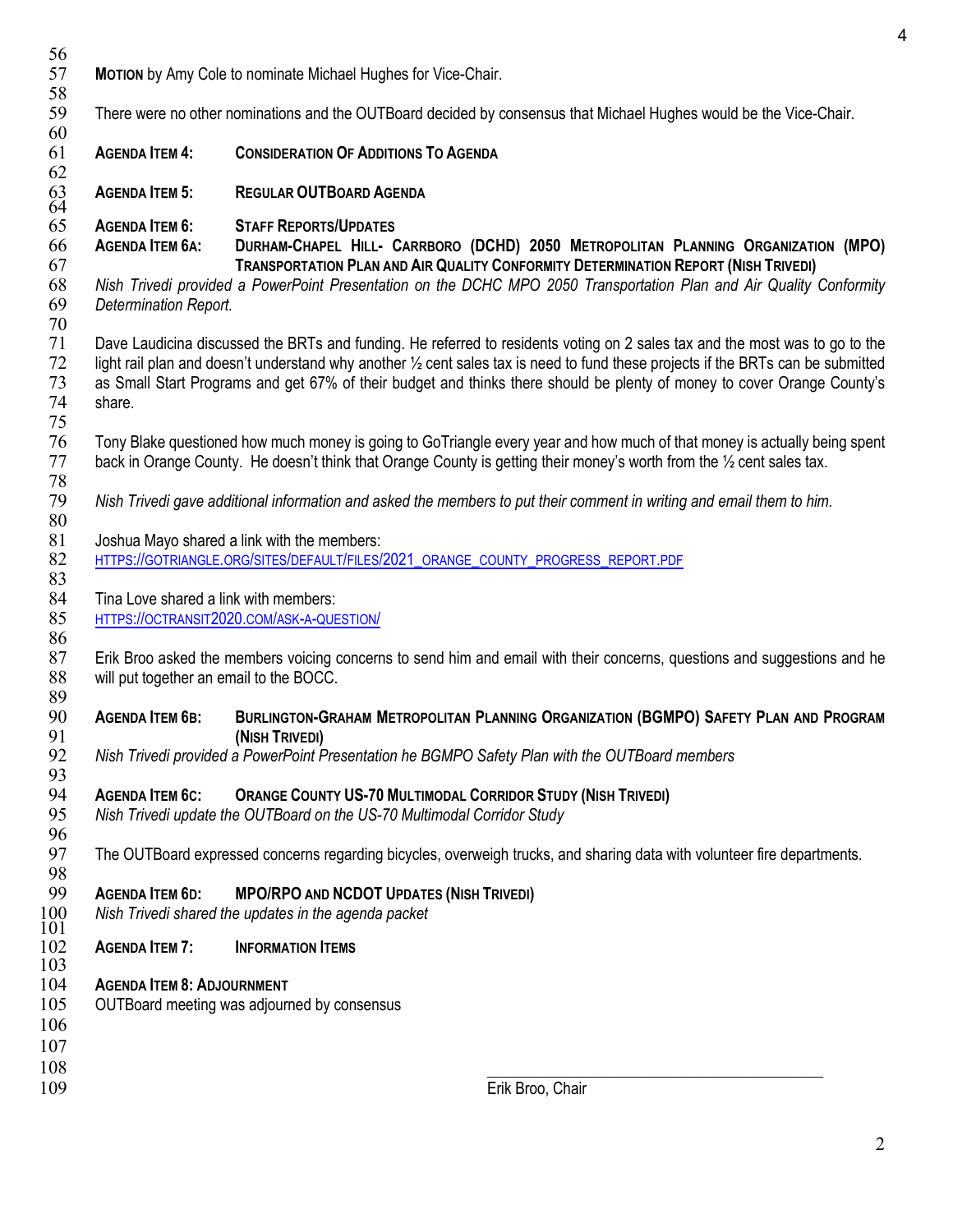### **ORANGE COUNTY ORANGE UNIFIED TRANSPORTATION BOARD**

**ACTION AGENDA ITEM ABSTRACT Meeting Date:** April 20, 2022

> **Action Agenda Item No.** 4.a.

<span id="page-4-0"></span>**SUBJECT:** Transit Plan Update

**DEPARTMENT:** Planning and Inspections

### **ATTACHMENT(S): INFORMATION CONTACT:**

Tom Ten Eyck, Transportation/Land Use Planner, 919-245-2567 Tom Altieri, Comprehensive Planning Supervisor, 919-245-2579

**PURPOSE:** To receive a presentation of the Orange County Transit Plan (OCTP) Update planning framework, process and draft recommendations for new bus operations and capital projects.

**BACKGROUND:** In 2012, the Orange County Board of County Commissioners (BOCC) along with the Durham-Chapel Hill Carrboro Metropolitan Planning Organization (DCHC MPO) and GoTriangle adopted Orange County's first comprehensive Transit Plan. This Plan was funded using a newly-adopted Article 43 Half-Cent Sales Tax, and it included investments in new and expanded bus service and new capital infrastructure projects such as the Chapel Hill North- South Bus Rapid Transit Project, the Hillsborough Train Station, and the Durham-Orange Light Rail Transit (DO-LRT) Project. The Plan was most recently updated in 2017 to meet federal requirements associated with the DO-LRT Project.

In March 2019, the DO-LRT Project was discontinued. This project was central to the Transit Plan; it was the Plan's primary investment, represented a critical partnership between Durham and Orange counties, and served as the transit infrastructure around which other transit services and growth strategies were planned. In response to the discontinuation of the light rail project, a staff team began the process of creating a potential planning framework to create a new Orange County Transit Plan that prioritizes investments, funds service improvements, and improves the resiliency of the public transit network.

At its November 17, 2019 meeting, the Orange County BOCC approved the planning framework for updating the Orange County Transit Plan. The framework included a Policy Steering Committee (PSC) composed of two (2) Commissioners serving as Co-Chairs, and one representative each from Chapel Hill, Carrboro, Hillsborough, and Mebane to lead the process. The County and/ or municipal appointees are intended to represent the interests of GoTriangle and DCHC MPO.

The PSC is supported by a staff team which is led by County staff and includes representatives from the same organizations as well as staff support from the Triangle J Council of Governments (TJCOG), the Triangle Area Rural Planning Organization (TARPO), and the University of North Carolina at Chapel Hill (UNC). Both the PSC and the staff team provide direction and guidance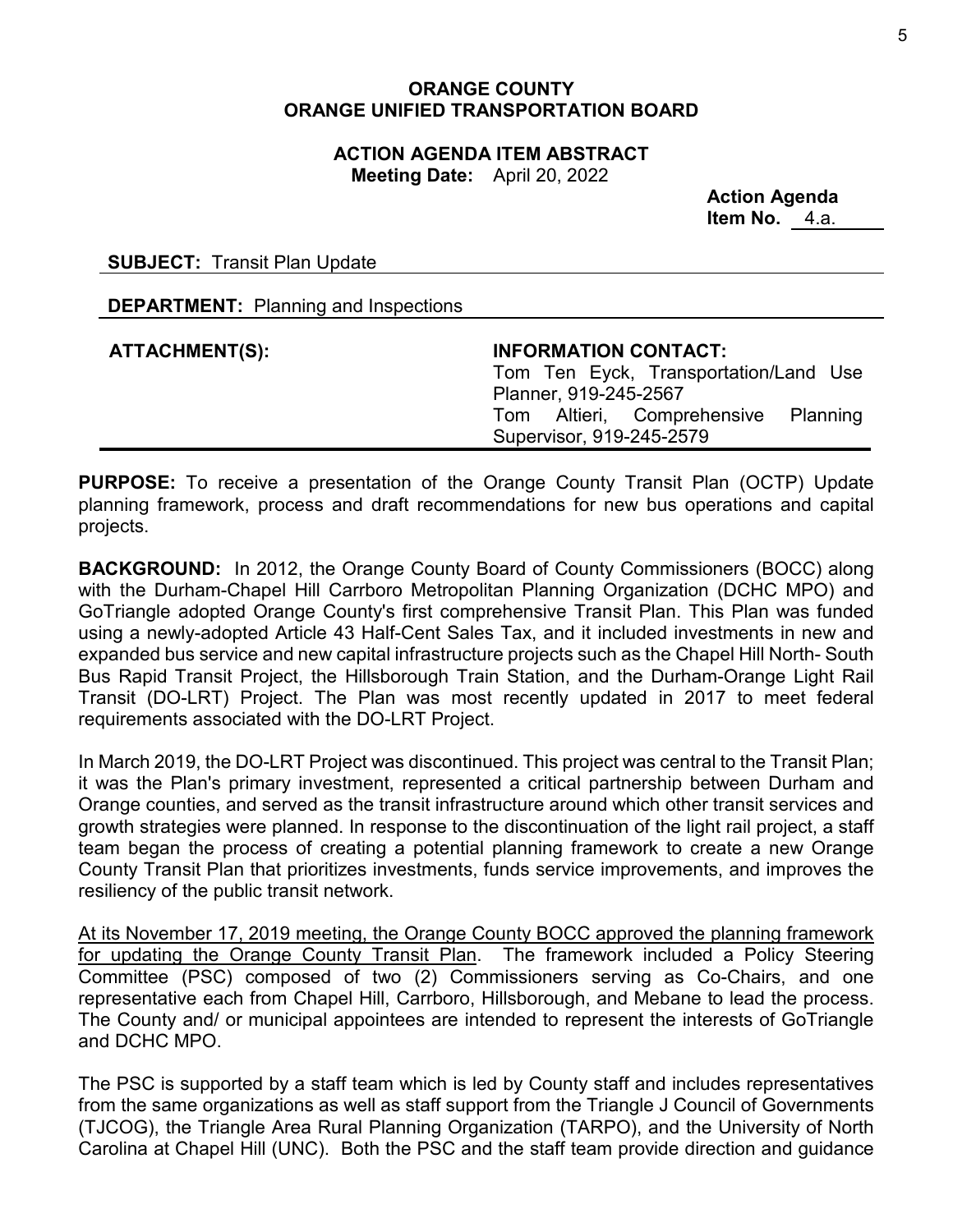to the consulting firm whose tasks include analyzing data, facilitating public input processes, soliciting feedback from specific stakeholders, and drafting the Transit Plan. The new Plan is intended to outline transit investment priorities through 2040.

In January 2020, Orange County Planning staff began work with Renaissance Planning, Inc., the consulting firm chosen to update the Orange County Transit Plan. Over the past two years, planning staff and the consulting team have established key project deliverables and the timetable for their delivery, defined the scope of the consulting work, established a project website [\(www.octransit2020.com\)](http://www.octransit2020.com/), created the public participation and outreach plans, and conducted regular meetings with the PSC, transit service providers, and key stakeholders with updates on the plan's progress.

Following is a list of key process milestones carried out by the Consultant, PSC, transit service providers and staff teams:

- Held bi-monthly meetings with progress updates for the PSC during the 2020 calendar year (May 2020)
- Received the Transit Choices Brochure (TCB), a visual document that illustrates the concepts and continuums of transit planning, and the Regional Connections Opportunity (RCO) Report, a technical assessment of key issues and opportunities for effective transit service (July 2020)
- Held the first Transit Summit over the Zoom platform and received a memo of key themes from the summit discussions and first public survey (October 2020)
- Met with Durham City and County representatives to discuss progress of Durham Transit Plan Update relative to the Orange County Transit Plan Update (November 2020)
- Received draft versions of conceptual scenarios and graphics with an accompanying memo (January 2021)
- Held recurring monthly PSC meetings over Zoom with updates for first half of 2021 (January 2021 – June 2021)
- Received final versions of conceptual scenarios and graphics with an accompanying memo (May 2021)
- Held an in-person Transit Summit for PSC members to discuss core values and visions for the fiscally-constrained plan and learned of aspirational future projects (July 2021)
- Received draft recommended network and plan as well as draft conceptual vision map for transit service provider feedback and scheduling of future PSC meetings (October 2021)
- Held PSC Work Session #1 to look at the final recommended network and conceptual vision map with purpose of permitting project management team to begin round 2 of public outreach (January 2022)
- Created public outreach opportunities with a second round of surveying (where over 1,000 surveys were collected) and two focus groups (held on February  $8<sup>th</sup>$  and February 16<sup>th</sup>) that included local stakeholders (February 2022)
- Held PSC Work Session #2 to look at the feedback received from public outreach and assess the draft network, which resulted in a request to provide check-in presentations to the local elected boards (March 2022)

Key takeaways from the public outreach include the overall approval of projects as they were outlined and an agreement of the need for more regional projects in the future. After discussing the need to wait for the Transit Plan Governance Study to conclude prior to the Transit Plan Update's adoption, the PSC advised the project management team to begin scheduling check-in meetings with the municipalities in the local government as well as the BOCC.